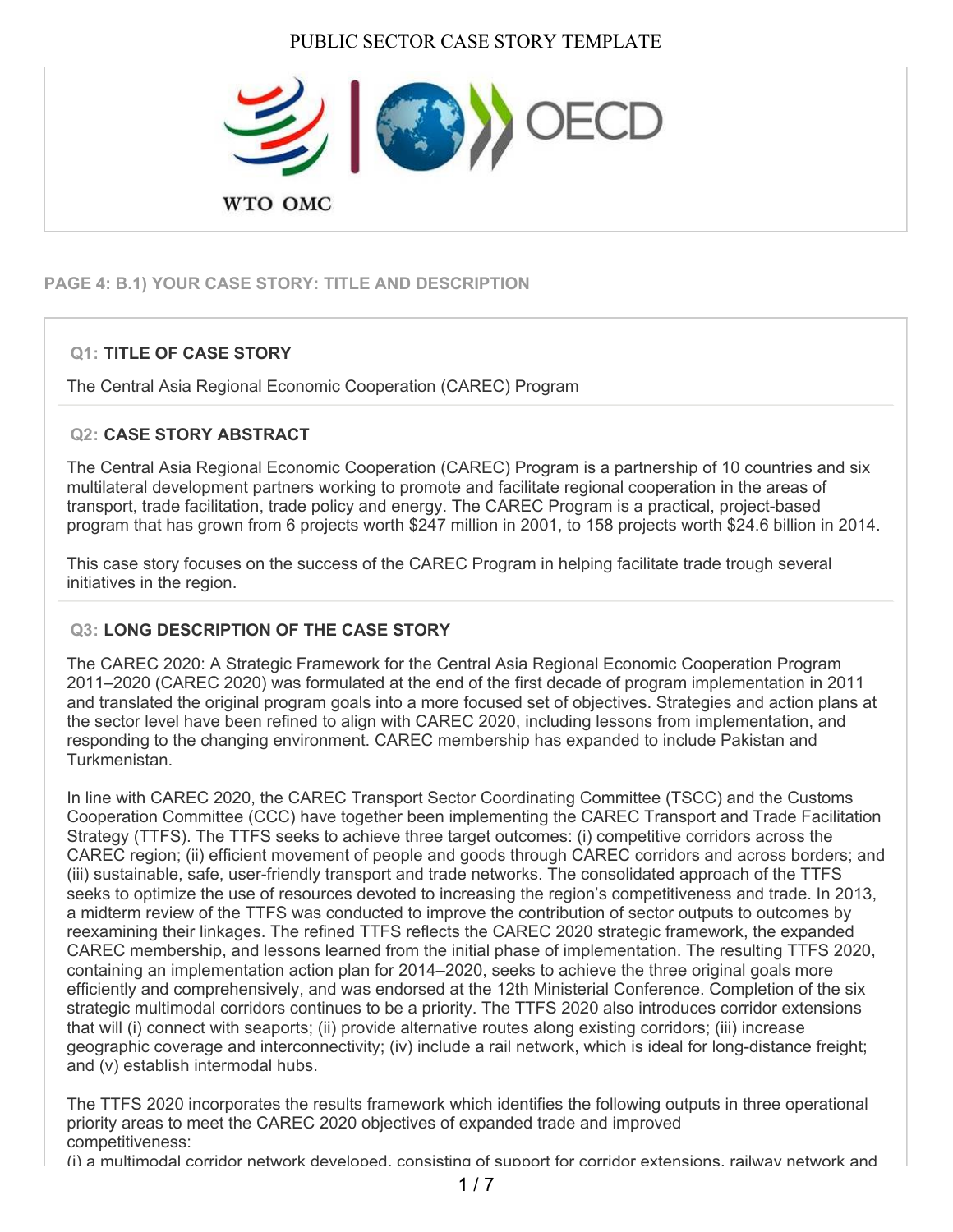(i) a multimodal corridor network developed, consisting of support for corridor extensions, railway network and multimodal logistics hub, and improved border-crossing points (BCPs);

(ii) trade and border-crossing services improved, consisting of reformed and modernized customs, coordinated border management, and national single-window systems; and modernized and reformed sanitary and phytosanitary (SPS) measures; and

(iii) institutional strengthening, consisting of improved planning, financing, and management of road and railway assets; road safety management; and increased private sector participation.

The TTFS 2020 identified the following outcome indicators:

(i) Competitive corridors established: (a) a fivefold increase in interregional trade value over the 2005 baseline of \$7.9 billion, and (b) 30% increase in travel speed along CAREC corridor sections to 30 kilometers (km) per hour.

(ii) Efficient movement of goods and people facilitated: (a) 35% decrease in time to clear a BCP to 5.7 hours, and (b) 20% decrease in cost incurred at a BCP to \$149.

(iii) Sustainable, safe, and user-friendly transport and trade networks developed: (a) 60% of the six CAREC corridors with international roughness index of less than 4 meters per km, (b) a regional road safety strategy prepared by 2017 and targets achieved by 2020, (c) national joint transport and trade facilitation committees (NJCs) functioning to sustain integrated transport and trade facilitation initiatives, and (d) transport and trade facilitation capacity strengthened.

Transport:

As early as 2012, 80% of corridor roads targeted in the TTFS 2008-2017 to be in good condition by 2013, was practically achieved. In 2013, 1,312 km were built or upgraded, surpassing the 1,200 km target for the year; this also represents 17% of the total 7,800 km of corridor length identified

for improvement by 2020. This achievement brought the cumulative completed length for 2008–2013 to 4,970 km of road sections, which is equivalent to 85% of the 24,000 km targeted to be in good condition.

The additional road length includes the Bishkek–Torugart Road section in the Kyrgyz Republic, the East–West Highway in Azerbaijan, the Western Regional Road in Mongolia, and the Aktau–Beyneu Road in Kazakhstan. The regional Ulaanbaatar– Russian Border Road Rehabilitation Project was mostly completed and is open to traffic.

For railways, approximately 3,226 km amounting to about 85% of the targeted 3,800 km, had been completed. In 2013, construction of the Atamyrat–Ymamanzar– Akina Railway (88 km) was initiated. In other transport subsectors, such as civil aviation, ports, and logistics centers, 13 projects were being implemented.

Trade Facilitation:

Estimates of the 2013 indicators from the CAREC CPMM Annual Report indicated that the average time to clear a border crossing was reduced. The average time taken to clear a border crossing improved by 8% or almost an hour faster, from 10.9 hours in 2012 to 10 hours in 2013. Road border-crossing times shortened remarkably, from an average of 8.9 hours to 5.6 hours, because of shorter durations across almost all corridors.

Examples of recent successful projects with positive developmental impacts:

1. The Hairatan to Mazar-e-Sharif Railway Project in Afghanistan built a 75-kilometer (km) railway line and transshipment facilities and a railway station at Mazar-e-Sharif, and upgraded the marshaling yard and railway station at Hairatan with signaling and telecommunication systems. Rated highly successful, the line established an integrated system connecting the ring road and airport, and to the Uzbekistan rail system, which leads to markets in Asia and Europe. Between 2008 and 2012, freight increased from 4,500 to 6,500 tons per day, trade with Uzbekistan rose from \$3.5 billion to \$6.8 billion, cost of freight transport dropped by \$0.08 per ton/km and freight time fell from 2 hours by road to 1 hour by rail. Job opportunities grew by 10% annually, as 1,200 locals were employed in logistics operations.

2. The North–South Corridor Project in Afghanistan rehabilitated the 140 km Mazar-e-Sharif– Dar-i-Suf road and the 98.9 km Bamyan–Yakawlang road, and installed cross-border facilities in Spin Boldak and Hairatan, and was rated highly successful. Despite the extremely difficult security and weather conditions, outputs were fully achieved. The two roads connect to the major national road network through central Afghanistan and are now two-lane asphalt-paved, and have set a benchmark for road quality. Cross-border facilities including scanners, computers with internet 2 / 7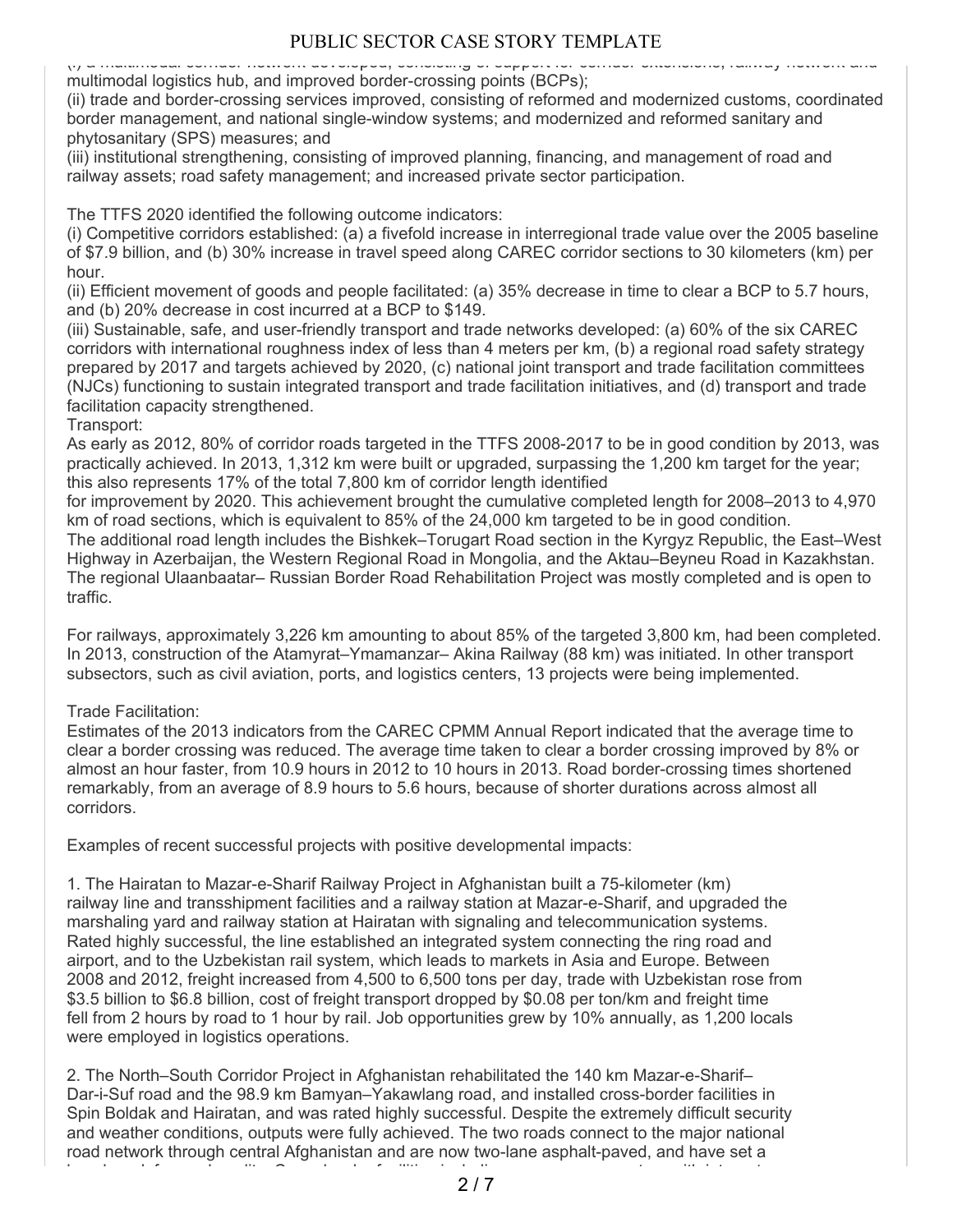benchmark for road quality. Cross-border facilities including scanners, computers with internet connections, and cargo handling equipment, were installed at Spin Boldak. Travel time was reduced from 6 to 1.5 hours between Bamyan and Yakawlang, and from 8 to 2 hours between Dar-i-Suf and Mazar-e-Sharif; towns are now connected during the 4 winter months; vehicle traffic increased by 10%; and vehicle-operating costs dropped by 45%. The overall impact is positive, having linked rural areas to markets, cut transport time by 75%, and reduced transport costs by 40%; traffic volumes quadrupled compared with the 2005 level. Cross-border facilities improved throughput and reduced transaction time.

3. The Road Network Development Program (Project 2) in Azerbaijan, funded by a multitranche financing facility, improved the 39 km Ganja bypass road, which is in the second largest city and forms part of the country's primary east–west highway from Baku to the border of Georgia, and a main route between the Caspian and Black seas as part of the Asian Highway network to Europe. The project was rated successful. Traffic volume tripled from 1,500 to 4,485 vehicles between 2007 and 2013, travel time shortened from 40 minutes to 20 minutes, and the international roughness indexa improved from above 6 in 2007 to 2.5 in 2013. As a result, lower freight charges and fares reduced transport costs by 25%–30%. Several local public transport services began operating and the number of fatal accidents dropped by more than 10%. The project stimulated rural growth by improving access to remote areas and allowing a more efficient movement and exchange of goods and services. Local businesses grew by 30% from 2008 to 2012. Residents travel to town centers more frequently, from 5 to 17 times a year.

4. The CAREC Transport Corridor 1 (Bishkek–Torugart Road) Project improved 39 km of the road that connects the capital to the border with the People's Republic of China (PRC), and is the shortest road link from Kashgar in the PRC to consumer markets in the north. Vehicles now travel at 50–90 km per hour compared with 25–35 km per hour. Between 2007 and 2011, trade with the PRC increased from \$417 million to \$936 million, travel time from Bishkek to Kashgar dropped from 3–4 days to 1.5–2 days, average traffic volume increased at 13% annually, and average sales of roadside businesses rose from Som27,633 to Som33,000. The project was rated successful.

5. The Dushanbe–Kyrgyz Border Road Rehabilitation Project (Phase II) in Tajikistan improved 118.7 km along CAREC Corridors 3 and 5, and 59.9 km of rural roads in the Nurobod and Rasht districts. Between 2006 and 2012, daily international freight traffic increased from 10 to 82 trucks, annual average daily traffic on the main road rose from 864 to 2,071 vehicles, and average travel time dropped from 10 to 7 hours. It provided access to markets, jobs, and social services, and was also rated successful.

6. The Regional Customs Modernization and Infrastructure Development Project (Kyrgyz Republic) developed and installed the unified automated information system in 37 border-crossing points (BCPs), with satellite-based communications, and rehabilitated 3 BCPs with antismuggling equipment and power generators. Border-post procedures were also streamlined. Customs processing time dropped from 60 minutes in 2005 to 5–15 minutes in 2012, corruption was reduced as the number of irregularities fell from 4,488 to 3,076 cases, 15 regional customs offices became streamlined to 6, and customs collection rose from \$114 million to \$639 million.

#### Monitoring and evaluation:

Central Asia Regional Economic Cooperation (CAREC) Program Corridor Performance Measurement and Monitoring (CPMM). Since its inception in 2008, CPMM's process-based methodology has successfully captured data on the time and cost of moving goods along the six CAREC corridors that link member countries to each other and to other global markets. It has proved instrumental in identifying bottlenecks – notably those at border crossing points (BCPs) – and supporting policy reform efforts, particularly in formulating concrete, actionable measures to improve the operational efficiency of these corridors and facilitate trade flows in the region.

CPMM was conceived as a tool for monitoring and evaluating the progress of TTFS implementation. The TTFS mandates that the performance of the six priority transport corridors be measured and monitored periodically to: (i) identify causes of delays and unnecessary costs along the links and nodes of each CAREC corridor, including BCPs and intermediate stops; (ii) help authorities determine courses of action to address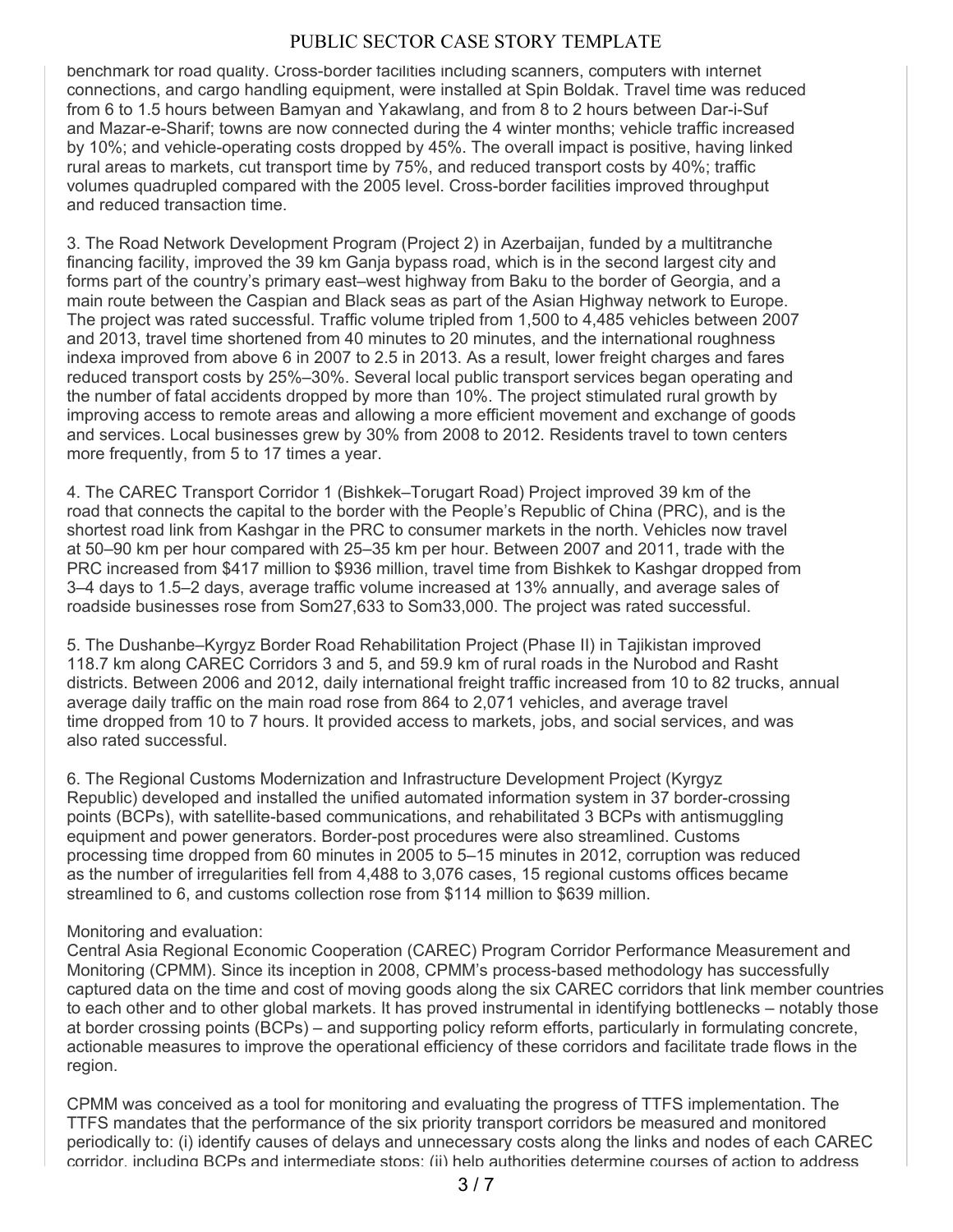corridor, including BCPs and intermediate stops; (ii) help authorities determine courses of action to address identified bottlenecks; and (iii) assess the impact of regional cooperation initiatives.

The CPMM methodology is based on a Time-Cost-Distance framework and involves four major stakeholders: namely the (1) drivers, (2) CPMM partners/coordinators, (3) field consultants and (4) ADB as the CAREC secretariat.

#### **Q4: Please add here web links to project/programme materials.**

http://www.carecprogram.org

http://www.carecprogram.org/uploads/docs/CAREC-DEfR/CAREC-Development-Effectiveness-Review-2013.pdf

http://www.carecprogram.org/index.php?page=carec-projects

http://www.carecprogram.org/uploads/pages/corridor-map-1024x640.gif

http://www.carecprogram.org/uploads/docs/CAREC-CPMM-Reports/CAREC-CPMM-Annual-Report-2013.pdf

# **PAGE 5: C.2) ABOUT THE CASE STORY**

| <b>Q5: YOUR CONTACT DETAILS</b><br>Name:<br>Ministry/Institution/Organization:<br>Country:<br>Email Address: | Alisa Dicaprio<br>Asian Development Bank<br>$\epsilon$                                                                                          |
|--------------------------------------------------------------------------------------------------------------|-------------------------------------------------------------------------------------------------------------------------------------------------|
| Q6: FUNCTION                                                                                                 | Public sector                                                                                                                                   |
| <b>Q7: FUNDING PARTNER Tick the appropriate</b><br>box(es)                                                   | Bilateral donor, Multilateral organization,<br>South-South partner, Private sector,<br>Other (please specify)<br>Governments or CAREC Countries |
| <b>Q8: Additional information</b>                                                                            | Respondent skipped this<br>question                                                                                                             |
| <b>Q9: START DATE OF PROJECT/PROGRAMME</b>                                                                   | Respondent skipped this<br>question                                                                                                             |
| <b>Q10: STATUS OF PROJECT/PROGRAMME</b>                                                                      | On-going                                                                                                                                        |
| <b>Q11: DURATION OR, IF ON-GOING, EXPECTED</b><br><b>DURATION OF PROJECT/PROGRAMME</b>                       | More than 5 years                                                                                                                               |
| <b>Q12: COST OF PROJECT/PROGRAMME</b>                                                                        | More than US\$20 million                                                                                                                        |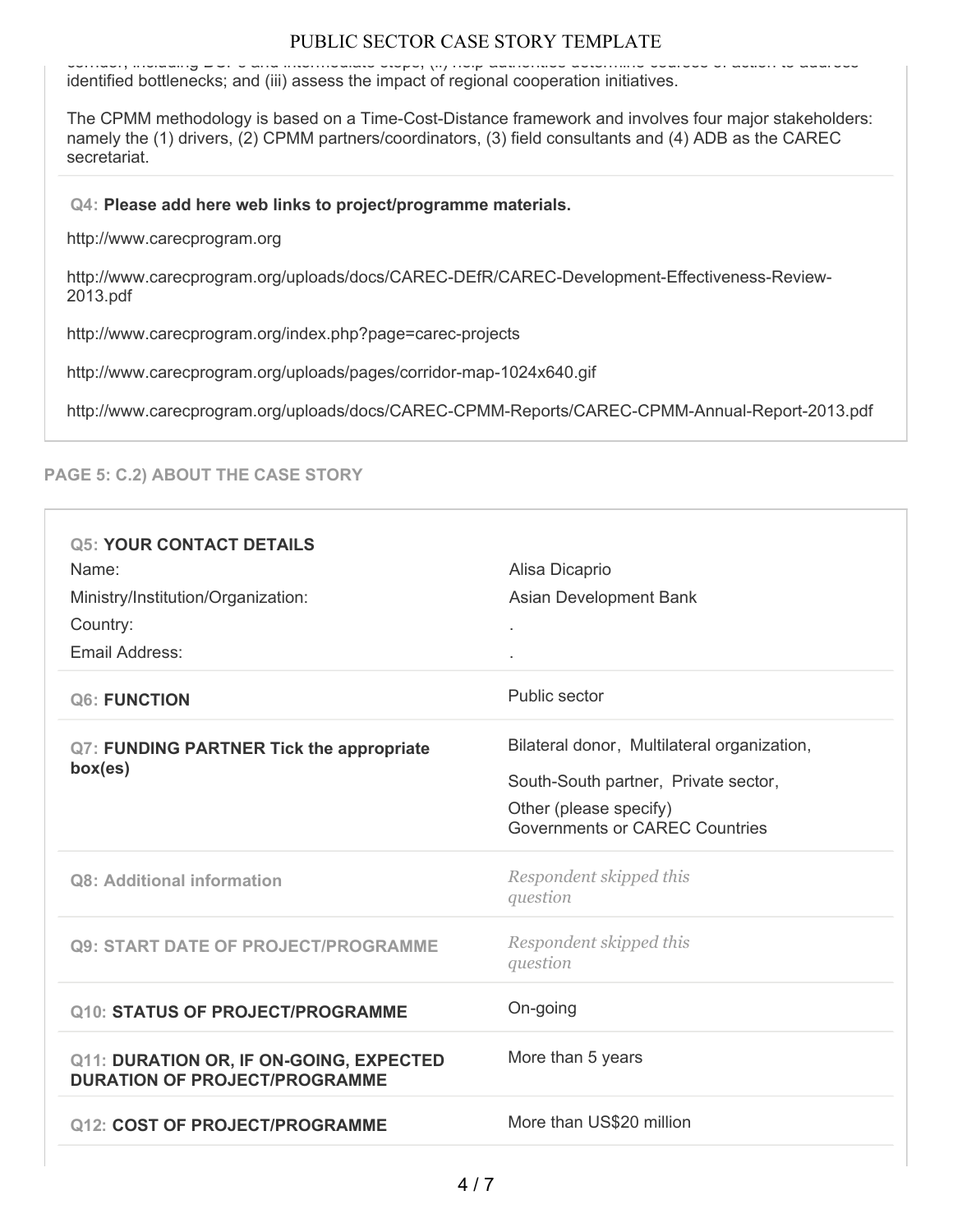#### **Q13: Additional information**

Since 2001, 158 projects worth \$24.6 billion have been approved (loans, grants, and technical assistance). For a complete list see http://www.carecprogram.org/index.php?page=carec-projects

| <b>Q14: TYPE OF FUNDING FOR</b><br><b>PROJECT/PROGRAMME</b> | Loan |
|-------------------------------------------------------------|------|
|                                                             |      |

**PAGE 6: C.2) ABOUT THE CASE STORY**

| <b>Q15: PROJECT/PROGRAMME TYPE</b>                                                          | Regional                                     |
|---------------------------------------------------------------------------------------------|----------------------------------------------|
| PAGE 7: C.2) ABOUT THE CASE STORY                                                           |                                              |
| Q16: SINGLE COUNTRY/CUSTOMS TERRITORY                                                       | Respondent skipped this<br>question          |
| <b>PAGE 8: C.2) ABOUT THE CASE STORY</b>                                                    |                                              |
| Q17: REGION(If the region does not appear in the<br>drop down menu, please enter manually.) | Other (please specify) Central and West Asia |

#### **PAGE 9: C.2) ABOUT THE CASE STORY**

**Q18: MULTI-COUNTRY(Enter all countries or customs territories)**

•Afghanistan, Azerbaijan, People's Republic of China, Kazakhstan, Kyrgyz Republic, Mongolia, Pakistan, Tajikistan, Turkmenistan, Uzbekistan

**PAGE 10: C.4) ABOUT THE CASE STORY**

| Q19: CASE STORY FOCUSTick the appropriate<br>box(es) | REDUCING TRADE COSTS FOR<br>MERCHANDISE GOODS |
|------------------------------------------------------|-----------------------------------------------|
|                                                      | Customs reform, Other border agency reforms,  |
|                                                      | Upgrading transport infrastructure            |
|                                                      |                                               |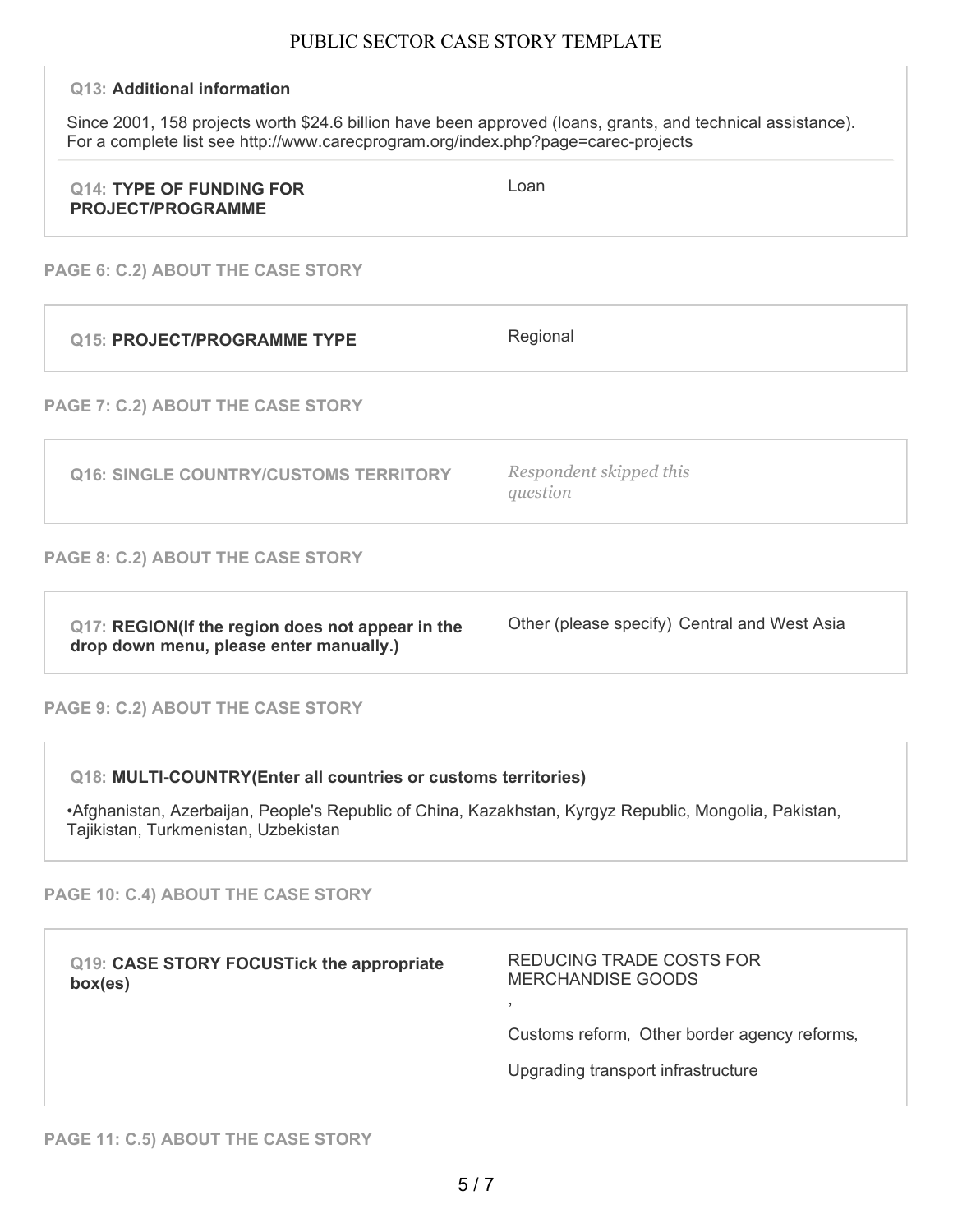| <b>Q20: HOW SUCCESSFUL WAS THE</b><br><b>PROJECT/PROGRAMME Tick the appropriate</b><br>box(es)       | Successful                                                                           |
|------------------------------------------------------------------------------------------------------|--------------------------------------------------------------------------------------|
| <b>PAGE 12: C.6) ABOUT THE CASE STORY</b>                                                            |                                                                                      |
| <b>Q21: WHAT WERE THE OUTPUTS OF THE</b><br><b>PROJECT/PROGRAMME Tick the appropriate</b><br>box(es) | Officials trained, New customs procedures,                                           |
|                                                                                                      | New other border agency procedure,                                                   |
|                                                                                                      | New border equipment (e.g. scanner),                                                 |
|                                                                                                      | New or updated one-stop border post,                                                 |
|                                                                                                      | New or updated electronic single window,                                             |
|                                                                                                      | New border infrastructure (e.g. customs offices,<br>storage, etc.)<br>$\overline{2}$ |
|                                                                                                      | New or updated transport infrastructure (e.g.<br>roads, bridges, airports)           |

#### **Q22: Additional information(maximum 300 words)**

i) a multimodal corridor network developed, consisting of support for corridor extensions, railway network and multimodal logistics hub, and improved border-crossing points (BCPs);

(ii) trade and border-crossing services improved, consisting of reformed and modernized customs, coordinated border management, and national single-window systems; and modernized and reformed sanitary and phytosanitary (SPS) measures; and

(iii) institutional strengthening, consisting of improved planning, financing, and management of road and railway assets; road safety management; and increased private sector participation.

#### **PAGE 13: C.7) ABOUT THE CASE STORY**

**Q23: WHAT WERE THE OUTCOMES OF YOUR PROJECT/PROGRAMMETick the appropriate box(es)** Reduction in road haulier waiting times, Reduction in customs clearance time, Reduction in other border agency clearance time , Increase in merchandise imports, Increase in merchandise exports, Increase in road haulage volumes